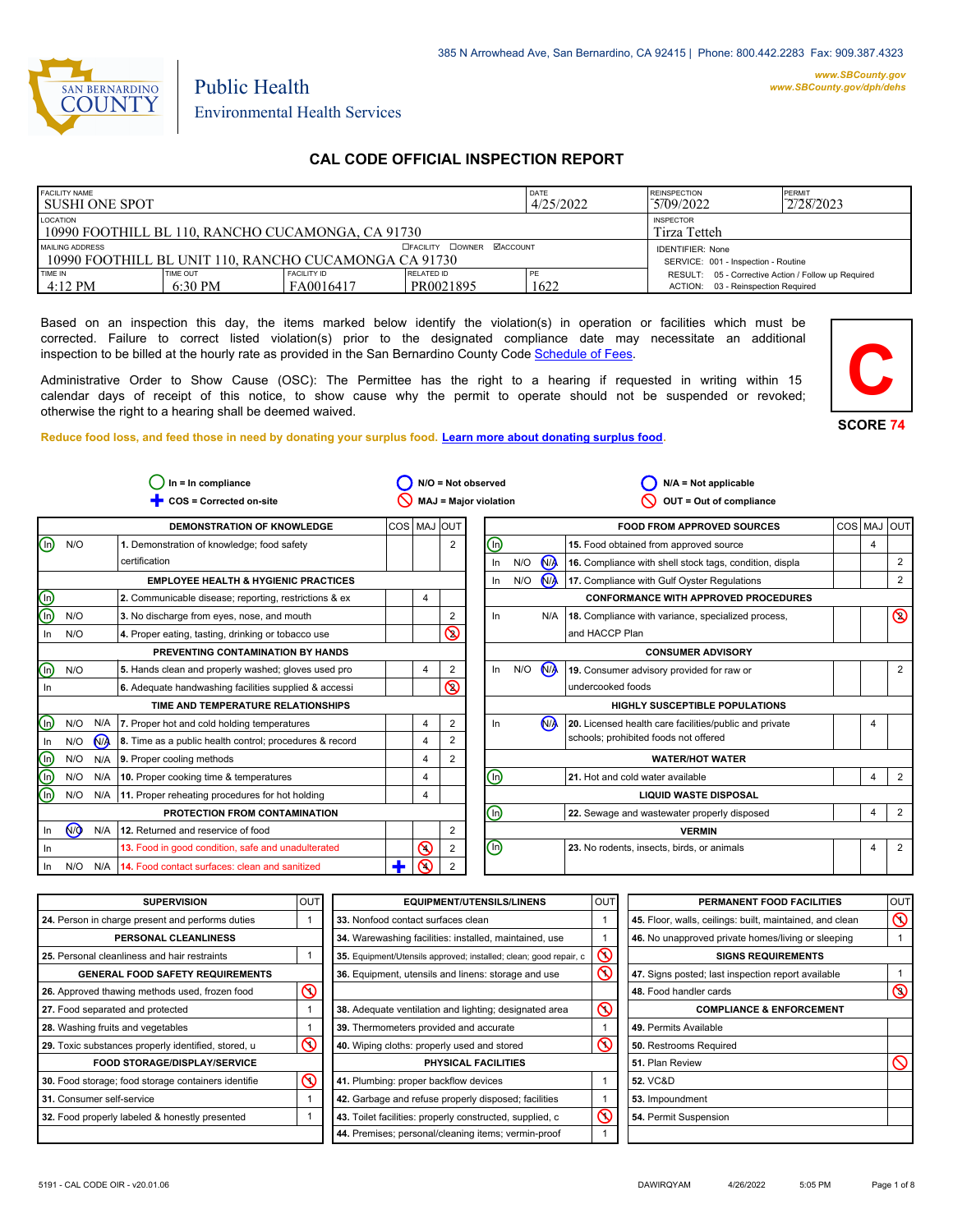

| FACILITY NAME<br><b>SUSHI ONE SPOT</b> |                                                                                                      |                                                                                                                                                                                                                                                                                                                                                                                             | DATE<br>4/25/2022 |              |            |
|----------------------------------------|------------------------------------------------------------------------------------------------------|---------------------------------------------------------------------------------------------------------------------------------------------------------------------------------------------------------------------------------------------------------------------------------------------------------------------------------------------------------------------------------------------|-------------------|--------------|------------|
| <b>LOCATION</b>                        | 10990 FOOTHILL BL 110, RANCHO CUCAMONGA, CA 91730                                                    | <b>INSPECTOR</b><br>Tirza Tetteh                                                                                                                                                                                                                                                                                                                                                            |                   |              |            |
|                                        |                                                                                                      | <b>13. FOOD IN GOOD CONDITION, SAFE AND UNADULTERATED</b>                                                                                                                                                                                                                                                                                                                                   |                   | <b>MAJOR</b> | $\sqrt{N}$ |
| <b>POINTS</b><br>4                     | Compliance date not specified<br>Not In Compliance<br>Violation Reference - HSC -<br>113967, 113976, | Inspector Comments: Observed a heavy accumulation of pink slime and appearance of black mold on the<br>upper inner surface of ice machine. Observed condensation drip over the mold and slime directly onto the<br>ice inside the machine. Owner stated ice is used to maintain potentially hazardous foods (PHFs) cold at<br>sushi bar. Did not observed use of ice at time of inspection. |                   |              |            |
|                                        |                                                                                                      | Immediately discontinue use of ice inside machine. Clean and sanitize food contact surfaces of ice machine.<br>Maintain food in good condition and free of adulteration and/or spoilage at all times.                                                                                                                                                                                       |                   |              |            |
|                                        |                                                                                                      | A reinspection will be conducted to verify compliance. Failure to comply will result in an additional billable<br>reinspection with a 30-minute minimum charge of \$122.50.                                                                                                                                                                                                                 |                   |              |            |

**Violation Description:** All food shall be manufactured, produces, prepared, compounded, packed, transported, kept for sale, and served so as to be pure and free from adulteration and spoilage. Any food is adulterated if it bears or contains any poisonous or deleterious substance that may render it impure or injurious to health. (113967, 113976, 113980, 113988, 113990, 114035, 114254(c), 114254.3)

**More Information: <https://youtu.be/JrRQVxqDXy4>**

#### **14. FOOD CONTACT SURFACES: CLEAN AND SANITIZED** ê**! MAJOR** ê**!**

**Compliance date not specified Complied on 4/25/2022 Violation Reference - HSC - 113984(e), 114097, 114099 POINTS**

**4**

**Inspector Comments:** Observed a sushi chef use a wet wiping cloth from a sanitizer bucket with a chlorine concentration above 200 ppm to wipe knife before using knife to cut a sushi roll. No contamination was observed.

Immediately discontinue this practice. Cooks may use a clean, dry towel to temporarily clean knives used to cut sushi rolls. Ensure all utensils which come in contact with PHFs are washed, rinsed, and sanitized once every 4 hours. Maintain all food contact surfaces cleaned and sanitized.

Corrected: Owner instructed employee to place knife in dishwashing area and discontinue use of wet wiping cloths to clean knives.

**Violation Description:** All food contact surfaces of utensils and equipment shall be clean and sanitized. (113984(e), 114097, 114099.1, 114099.4, 114099.6, 114101 (b-d), 114105, 114109, 114111, 114113, 114115 (a, b, d), 114117, 114125(b), 114135, 114141)

**More Information: <https://youtu.be/Gz6zPqZtv2s>**

#### **4. PROPER EATING, TASTING, DRINKING OR TOBACCO USE**

**Compliance date not specified Not In Compliance Violation Reference - POINTS 2 Inspector Comments:** 1. Observed a sushi chef drinking from an open beverage in the sushi area while cooking was being conducted. Ensure employees are not eating, drinking, or using tobacco in non-designated areas where contamination may result.

> 2. Observed two (2) employees' open beverage cups stored above the cold unit at cooks' line and above clean dishes in the dishwashing area.

Ensure employee drink or food item is not stored on or above utensils and/or food-contact surfaces.

**Violation Description:** Employees shall not eat, drink, or use tobacco in non-designated areas where contamination may result. (113977) An employee shall not use a utensil to taste food more than once without being properly washed, rinsed and sanitized between uses. (113976)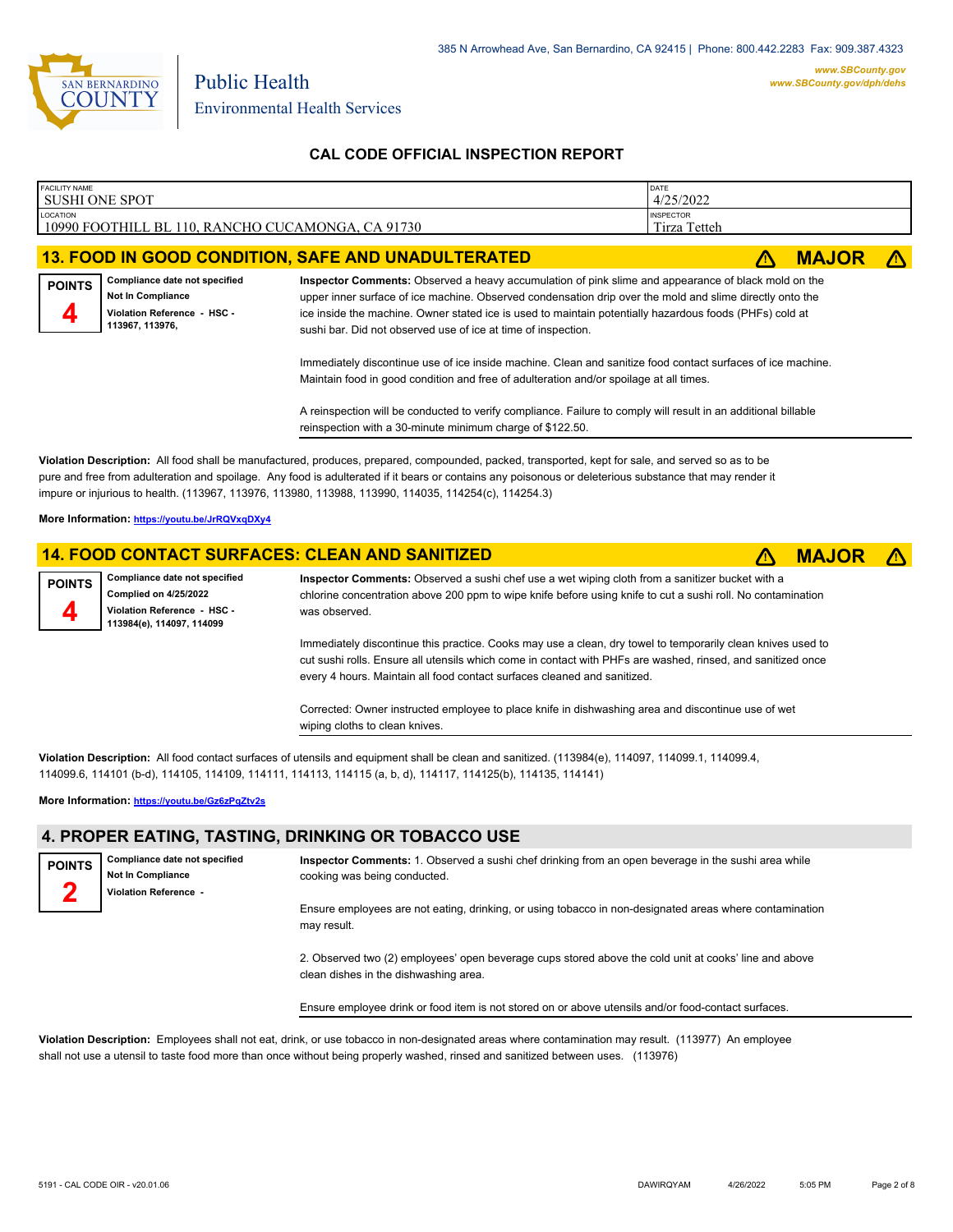

| <b>FACILITY NAME</b><br>SUSHI ONE SPOT                                                    | DATE<br>4/25/2022                             |
|-------------------------------------------------------------------------------------------|-----------------------------------------------|
| LOCATION<br>10990<br><b>CA</b><br>91730<br>FOOTHILL<br>, RANCHO CUCAMONGA,<br>J.BL<br>-10 | <b>INSPECTOR</b><br>Tetteh<br>$\sim$<br>Tirza |
|                                                                                           |                                               |

# **6. ADEQUATE HANDWASHING FACILITIES SUPPLIED & ACCESSIBLE**

**Compliance date not specified Not In Compliance Violation Reference POINTS**

> **Compliance date not specified Not In Compliance Violation Reference - HSC -**

**2**

**Inspector Comments:** Observed handwash sink closest to the server's area to be obstructed by the sliding doors of the fish cold unit at sushi bar.

Maintain handwash sinks unobstructed and easily accessible at all times.

**Violation Description:** Handwashing soap and towels or drying device shall be provided in dispensers; dispensers shall be maintained in good repair. (113953.2) Adequate facilities shall be provided for hand washing. (113953, 113953.1, 114067(f)). Handwashing sink is not separated from a warewashing sink by a 6 inch high metal splashguard or 24 inch separation. (113953) Handwashing sinks shall not be obstructed, inaccessible, used improperly or kept unclean. (113953.1)

#### **18. COMPLIANCE WITH VARIANCE, SPECIALIZED PROCESS, & HACCP PLAN**

**POINTS 2**

**114057**

**Inspector Comments:** Observed no HACCP plan available for sushi rice treated with vinegar for preservation. This sushi rice is not under time as public health control, and not under temperature control. Sushi rice was made less than four hours prior to inspection.

Submit HACCP plan to Department of Environmental Health Services for using vinegar for preservation of sushi rice. HACCP plan must approved prior to implementing this process.

Sushi rice may also be used under time as a public health control or under temperature control

**Violation Description:** HACCP Plan is a written document that delineates the formal procedures developed for safe food handling approved by the National Advisory Committee on Microbiological Criteria for Foods (114419). A written document approving a deviation from standard health code requirements shall be maintained at the food facility (114057, 114057.1). Food facility operator must submit for an HACCP approval or follow an approved HAACP plan.

# **26. APPROVED THAWING METHODS USED, FROZEN FOOD**

**POINTS 1**

**1**

**Compliance date not specified Not In Compliance Violation Reference - HSC - 114018, 114020, 114020.1**

**Inspector Comments:** Observed korean fish cake defrosting at the cold holding unit not under temperature control.

Discontinue this practice and ensure foods are thawed via the following methods: under refrigeration, completely submerged in cold (no higher than 70F) running water for less than 2 hours, in microwave, or during the cooking process.

**Violation Description:** Food shall be thawed under refrigeration; completely submerged under cold running water (less than 70F) of sufficient velocity to flush loose particles for less than 2 hours; in microwave oven; or during the cooking process. (114018, 114020, 114020.1)

**More Information: <https://youtu.be/WH7bgFX-T5M>**

# **29. TOXIC SUBSTANCES PROPERLY IDENTIFIED, STORED, USED**

**Compliance date not specified Not In Compliance Violation Reference - HSC - 114254, 114254.1 POINTS Inspector Comments:** Observed several unlabeled spray bottles stored throughout the facility. Provide labels on all chemical containers as to their contents.

**Violation Description:** All poisonous substances, detergents, bleaches, and cleaning compounds shall be stored separate from food, utensils, packing material and food-contact surfaces. (114254, 114254.1, 114254.2) An insecticide, rodenticide, or other pesticide must be used in accordance with the manufacturer's instructions.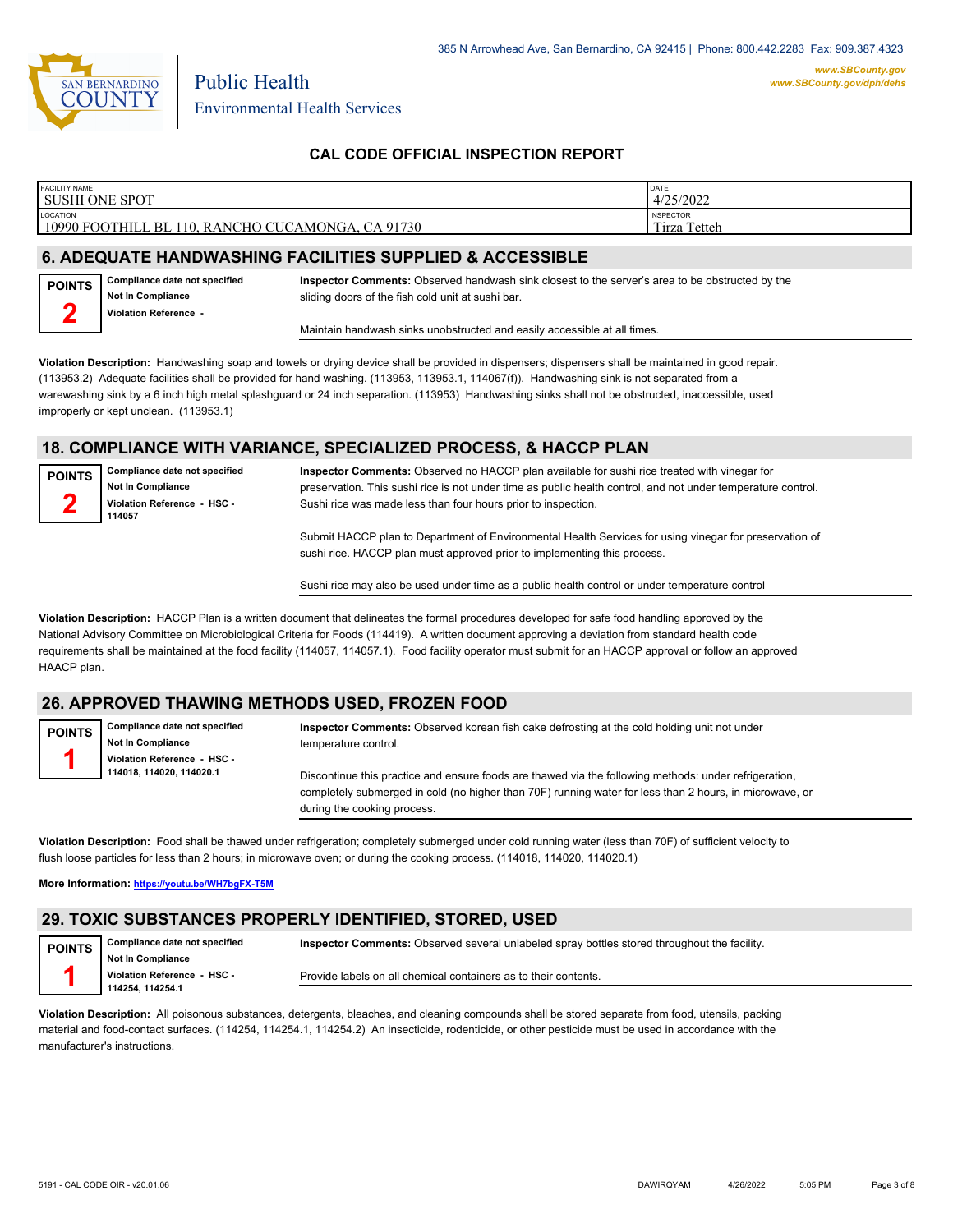

| <b>FACILITY NAME</b>         | DATE             |
|------------------------------|------------------|
| SUSHI ONE SPOT               | 4/25/2022        |
| LOCATION                     | <b>INSPECTOR</b> |
| 10990 FOOTHILL BL 110.       | Tetteh           |
| , RANCHO CUCAMONGA, CA 91730 | Tirza            |

# **30. FOOD STORAGE; FOOD STORAGE CONTAINERS IDENTIFIED**

**Compliance date not specified Not In Compliance Violation Reference - HSC - 114047, 114049, 114051 POINTS 1**

**Inspector Comments:** Observed pre-portioned sauces and soy sauce stored on the floor near the front entrance door. Observed containers of soy sauce stored on the floor inside the walk-in cooler.

Discontinue this practice and store all food at least six (6) inches above the floor.

**Violation Description:** Food shall be stored in approved containers and labeled as to contents. Food shall be stored at least 6" above the floor on approved shelving in an approved location to prevent possible contamination. (114047, 114049, 114051, 114053, 114055, 114067(h), 14069 (b))

**More Information: [https://youtu.be/km4FCy\\_IQ44](https://youtu.be/km4FCy_IQ44)**

**Compliance date not specified Not In Compliance Violation Reference - HSC - 114074, 114081, 114119**

# **35. EQUIPMENT/UTENSILS - APPROVED; INSTALLED; CLEAN; GOOD REPAIR, CAPACITY**

| <b>POINTS</b> | Compliance date not specified |
|---------------|-------------------------------|
|               | Not In Compliance             |
|               | Violation Reference - HSC -   |
|               | 114130. 114130.1. 114130      |

**POINTS 1**

**Inspector Comments:** 1. Observed several rice hot holding units in disrepair with cracks and missing handles.

2. Observed paper towel dispenser at first handwash sink in sushi bar to be held together by a plastic rope.

Repair/replace and maintain all equipment in good repair.

**Violation Description:** All utensils and equipment shall be fully operative and in good repair. (114175). All utensils and equipment shall be approved, installed properly, and meet applicable standards. (114130, 114130.1, 114130.2, 114130.3, 114130.4, 114130.5, 114132, 114133, 114137, 114139, 114153, 114155, 114163, 114165, 114167, 114169, 114177, 114180, 114182)

#### **36. EQUIPMENT, UTENSILS AND LINENS: STORAGE AND USE**

**Inspector Comments:** 1. Observed scoop handle inside a bulk container of vinegar mixture used for sushi rice in direct contact of mixture.

Store scoop handle upright, out of food.

Note: Advised owner to discontinue storing scoop inside container because the scoop handle will not be able to be kept out of the mixture.

2. Observed the following stored on the floor near the front entrance door:

- to-go containers
- plates
- paper towels
- portion cups

Discontinue this practice and store all utensils at least six (6) inches above the floor.

**Violation Description:** All clean and soiled linen shall be properly stored; non-food items shall be stored and displayed separate from food and food-contact surfaces. (114185.3 - 114185.4)Utensils and equipment shall be handled and stored so as to be protected from contamination. (114074 - 114075, 114081, 114119, 114121, 114161, 114178, 114179, 114083, 114185, 114185.2, 114185.5) Pressurized cylinders must be securely fastened to a rigid structure. (114172)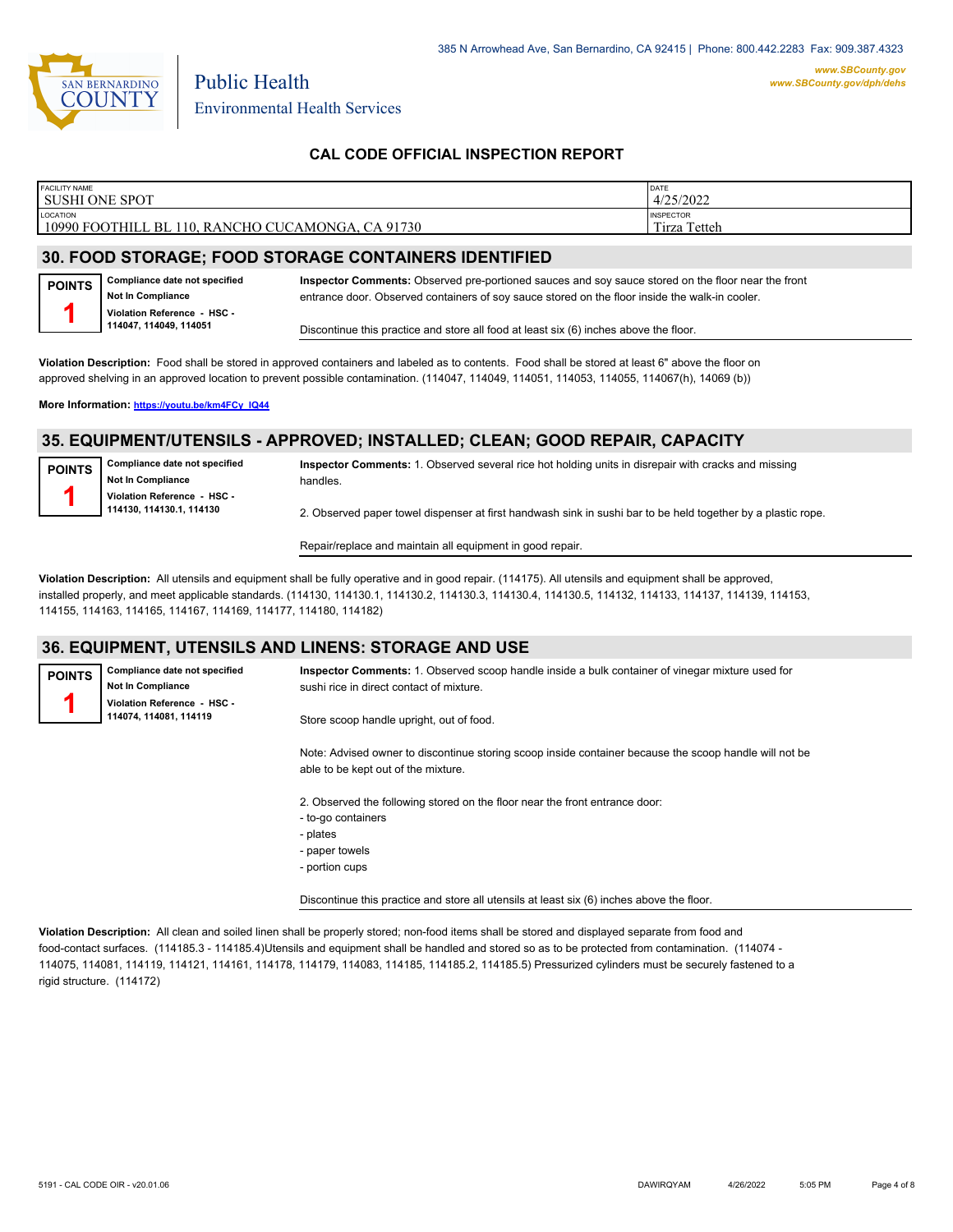

| <b>FACILITY NAME</b><br><b>SUSHI ONE SPOT</b>                       | DATE<br>4/25/2022                               |                                                                                                                                                         |                                  |  |  |
|---------------------------------------------------------------------|-------------------------------------------------|---------------------------------------------------------------------------------------------------------------------------------------------------------|----------------------------------|--|--|
| LOCATION<br>10990 FOOTHILL BL 110, RANCHO CUCAMONGA, CA 91730       |                                                 |                                                                                                                                                         | <b>INSPECTOR</b><br>Tirza Tetteh |  |  |
|                                                                     |                                                 | <b>38. ADEQUATE VENTILATION AND LIGHTING; DESIGNATED AREA</b>                                                                                           |                                  |  |  |
| Compliance date not specified<br><b>POINTS</b><br>Not In Compliance |                                                 | Inspector Comments: 1. Observed two (2) missing light bulbs inside light shield located at the exhaust<br>hoods in the kitchen.                         |                                  |  |  |
|                                                                     | Violation Reference - HSC -<br>114149, 114149.1 | Replace light bulbs and ensure to provide adequate lighting to facilitate cleaning and inspection.                                                      |                                  |  |  |
|                                                                     |                                                 | 2. Observed a displaced filter in exhaust hood near large rice cooker. Observed filter to be pushed back into<br>hood creating a large gap in the hood. |                                  |  |  |
|                                                                     |                                                 | Ensure filters fit properly in hood to facilitate proper grease and steam filtration.                                                                   |                                  |  |  |
|                                                                     |                                                 | 3. Observed filters in both exhaust hoods to have a heavy accumulation of dust build-up. Owner stated<br>filters are cleaned once a week.               |                                  |  |  |
|                                                                     |                                                 | Clean filters and maintain in a sanitary manner.                                                                                                        |                                  |  |  |

**Violation Description:** Exhaust hoods shall be provided to remove toxic gases, heat, grease, vapors and smoke and be approved by the local building department. Canopy-type hoods shall extend 6" beyond all cooking equipment. All areas shall have sufficient ventilation to facilitate proper food storage. Toilet rooms shall be vented to the outside air by a screened openable window, an air shaft, or a light-switch activated exhaust fan, consistent with local building codes. (114149, 114149.1) Adequate lighting shall be provided in all areas to facilitate cleaning and inspection. Light fixtures in areas where open food is stored, served, prepared, and where utensils are washed shall be of shatterproof construction or protected with light shields. (114149.2, 114149.3, 114252, 114252.1)

# **40. WIPING CLOTHS: PROPERLY USED AND STORED**

**Compliance date not specified Not In Compliance Violation Reference - HSC - 114135, 114185.1 POINTS 1 Inspector Comments:** Observed wet clothes stored on food contact surfaces throughout the sushi bar and cooks line. Maintain wiping cloths stored in sanitizing buckets fully submerged when not in use or in between uses.

**Violation Description:** Wiping cloths used to wipe service counters, scales or other surfaces that may come into contact with food shall be used only once unless kept in clean water with sanitizer. (114135, 114185.1, 114185.3 (d-e)) Sponges shall not be used in contact with cleaned and sanitized or in-use food contact surfaces. (114135)

**More Information: <https://youtu.be/QGKUN9MDxjg>**

# **43. TOILET FACILITIES: PROPERLY CONSTRUCTED, SUPPLIED, CLEANED**

| <b>POINTS</b> | Compliance date not specified |  |  |  |
|---------------|-------------------------------|--|--|--|
|               | Not In Compliance             |  |  |  |
|               | Violation Reference - HSC -   |  |  |  |
|               | 114250, 114276                |  |  |  |

**Inspector Comments:** Observed several unprotected toilet paper rolls stored on top of the toilet paper dispenser and toilet tank lids inside both womens and mens restrooms.

Maintain toilet paper rolls stored inside toilet paper roll dispensers at all times.

**Violation Description:** Toilet facilities shall be maintained clean, sanitary and in good repair for use by employees and patrons. Toilet rooms shall be separated by a well-fitting, self-closing door. Toilet tissue shall be provided in a permanently installed dispenser at each toilet. Location of toilet facilities used by patrons shall not be located to pass through food preparation, food storage, or utensil washing areas. (114250, 114250.1, 114276)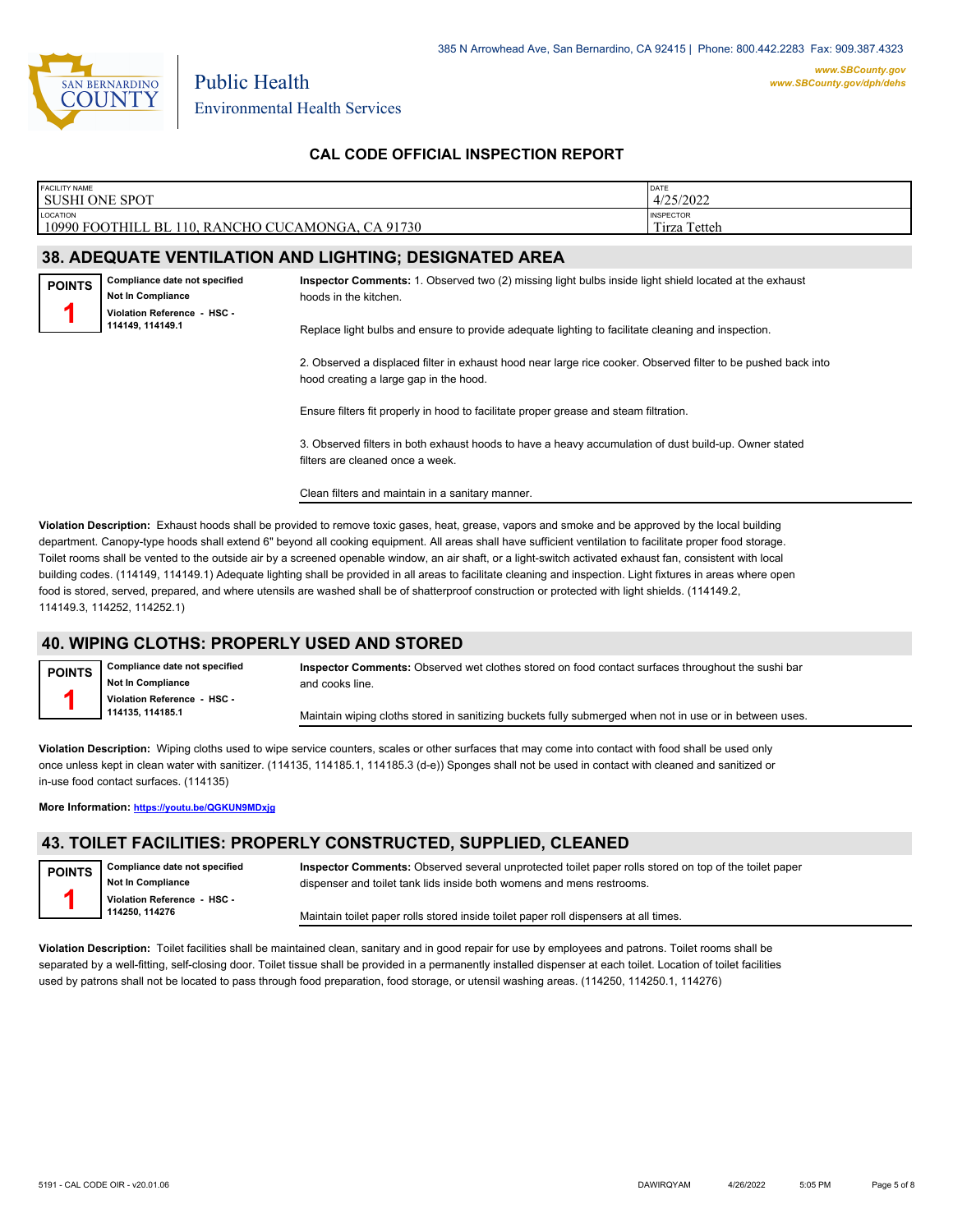

| FACILITY NAME<br>I SUSHI ONE SPOT                                    | <b>DATE</b><br>4/25/2022             |
|----------------------------------------------------------------------|--------------------------------------|
| <b>LOCATION</b><br>10990 FOOTHILL BL 110, RANCHO CUCAMONGA, CA 91730 | <b>INSPECTOR</b><br>Tirza.<br>Tetteh |
|                                                                      |                                      |

#### **45. FLOORS, WALLS AND CEILINGS: BUILT, MAINTAINED, AND CLEAN**

| <b>POINTS</b> | Compliance date not specified                     |
|---------------|---------------------------------------------------|
|               | Not In Compliance                                 |
|               | Violation Reference - HSC -<br>114143 (d), 114266 |

**Inspector Comments:** Observed floors throughout the kitchen and sushi bar to be dirty with food debris and trash.

Clean floors and maintain in a sanitary manner.

**Violation Description:** The walls / ceilings shall have durable, smooth, nonabsorbent, and washable surfaces. All floor surfaces, other than the customer service areas, shall be approved, smooth, durable and made of nonabsorbent material that is easily cleanable. Approved base coving shall be provided in all areas, except customer service areas and where food is stored in original unopened containers. Food facilities shall be fully enclosed. All food facilities shall be kept clean and in good repair. (114143 (d), 114257, 114266, 114268, 114268.1, 114271, 114272) Cleaning must be an approved dustless method. (114268.1) Mats and duckboards, if used, must be removable and easily cleanable. (114272) Open-air barbecues or wood-burning ovens floor surfaces must extend a minimum of five feet and be impervious or easily cleanable. (114143(d))

# **48. FOOD HANDLER CERTIFICATION**

| <b>POINTS</b> | Compliance date not specified<br><b>Not In Compliance</b> | Inspector Comments: Observed eight (8) food service employees without current/valid food handler<br>cards for San Bernardino County.       |
|---------------|-----------------------------------------------------------|--------------------------------------------------------------------------------------------------------------------------------------------|
|               | Violation Reference - SBCC -<br>33.0409                   | Food worker cards SHALL be issued by San Bernardino County to be valid.                                                                    |
|               |                                                           | All food handlers must obtain a valid food handler certificate issued by San Bernardino County within<br>fourteen (14) days of employment. |

Failure to provide proof of food handler certification within fourteen (14) days will result in unannounced billable reinspection to verify compliance. These reinspections will be charged at \$245 per hour with a 30-minute minimum.

This facility operator must complete the "Missing Food Handler" form provided by the inspector and fax to 909-387-4272 or email it to sbcfoodworker@gmail.com by 05/10/2022.

**Violation Description:** This facility is currently in violation with the food handler certification requirement for San Bernardino County, which states all food handlers must obtain a valid food handler certificate within fourteen (14) days of employment (33.0410, 33.044). Failure to provide proof of food handler certification within fourteen (14) days will result in unannounced billable (at our current hourly rate) re-inspections to verify compliance.

This facility operator must complete the 'Missing Food Handler' form provided by the inspector and email an electronic copy (scans or photos are ok as long as they are readableto sbcfoodworker@gmail.com

**More Information: <https://wp.sbcounty.gov/dph/wp-content/uploads/sites/7/2022/04/SB-Flyer-2019-completed-English-Spanish.pdf>**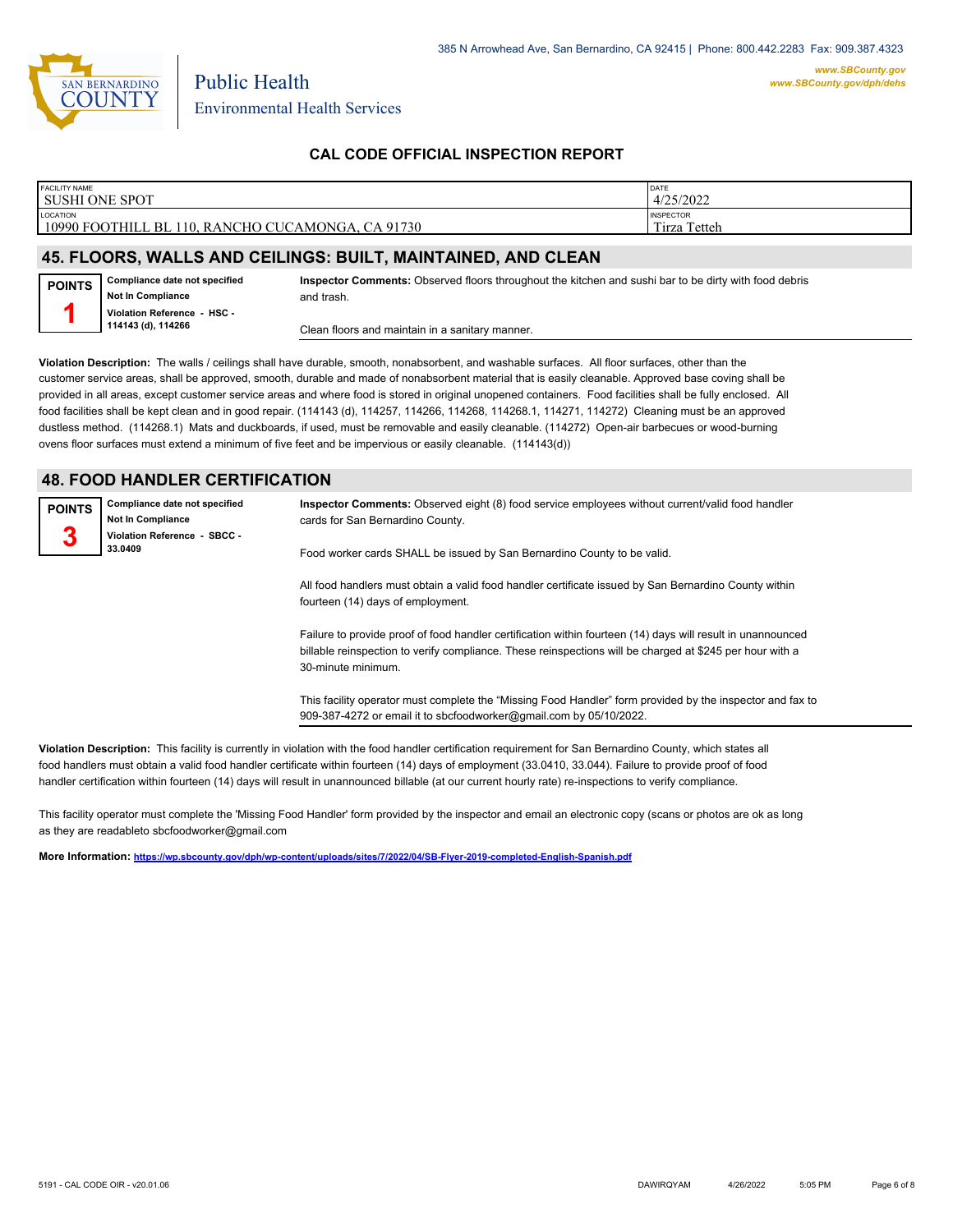

| <b>FACILITY NAME</b>   | DATE             |
|------------------------|------------------|
| <b>SUSHI ONE SPOT</b>  | 4/25/2022        |
| LOCATION               | <b>INSPECTOR</b> |
| 10990 FOOTHILL BL 11   | Tetteh           |
| 110, RANCHO CUCAMONGA, | $\sim$ $\sim$    |
| CA 91730               | l irza           |

| <b>51. PLAN REVIEW</b> |                               |                                                                                                     |  |  |
|------------------------|-------------------------------|-----------------------------------------------------------------------------------------------------|--|--|
| <b>POINTS</b>          | Compliance date not specified | Inspector Comments: Operator stated facility replaced their water boiler for two (2) tankless water |  |  |
|                        | <b>Not In Compliance</b>      | heaters. Facility has the following sinks available:                                                |  |  |
|                        | Violation Reference - HSC -   | - 6 handwash                                                                                        |  |  |
| 114380                 |                               | - 1 prep sink                                                                                       |  |  |
|                        |                               | - 1 mop sink                                                                                        |  |  |
|                        |                               | - 1 2-compartment sink                                                                              |  |  |
|                        |                               | - 1 3-compartment sink w/ sprayer                                                                   |  |  |

- 1 dishwasher

After review with Plan Check Department, facility would be required to maintain a minimum of 14 gpm with a 50F rise. Current set-up only permits facility to maintain 13.4 gpm.

Owner is advised to remove either a handwash sink, the food prep sink (sushi area), or the 2-compartment sink.

Please contact our Plan Check Department at 800-442-2283.

**Violation Description:** A person proposing to build or remodel a food facility shall submit plans for approval before starting any new construction or remodeling of any facility for use as a retail food facility. (114380)

#### **IMPORTANT: Risk Based Inspection Frequency**

Food facilities that pose a higher risk level for causing foodborne illness will be subject to an additional inspection, to be billed at the hourly rate as provided in the San Bernardi[no County Code Schedule of Fees](https://codelibrary.amlegal.com/codes/sanbernardino/latest/sanberncty_ca/0-0-0-122474#JD_16.0213B). Facilities that received one or more of the following will be elevated to a high risk tier:

- A score letter of "C" or lower on one of the last two graded inspections,
- A score letter of "B" on two of the last three graded inspections,
- Repeated "four (4) point violation Risk Factor" (critical violation codes 1-23) on the last two inspections, or
- Four (4) or more critical violations (codes 1-23) noted during an inspection, or

#### **Food Establishment Donor Survey**

Will you please take a few moments of your time to co[mplete our Food Establishment Donor Survey?](https://survey123.arcgis.com/share/626bb0fb21674c82832b0c0d557c5e80?field:faid=FA0016417&field:facility_name=SUSHI%20ONE%20SPOT¢er=34.11,-117.56&field:phone=9099411184) The purpose of this survey is to learn about current food recovery and food waste reduction efforts and struggles throughout San Bernardino County.

The feedback from the survey will help us identify barriers and opportunities, and connect you with nearby charitable feeding organizations so you can donate your surplus fo[od. Once you complete the su](https://arcg.is/WvjGb)rvey, you can view your entry and connect with other donor food establishments and charitable

#### **Overall Inspection Comments**